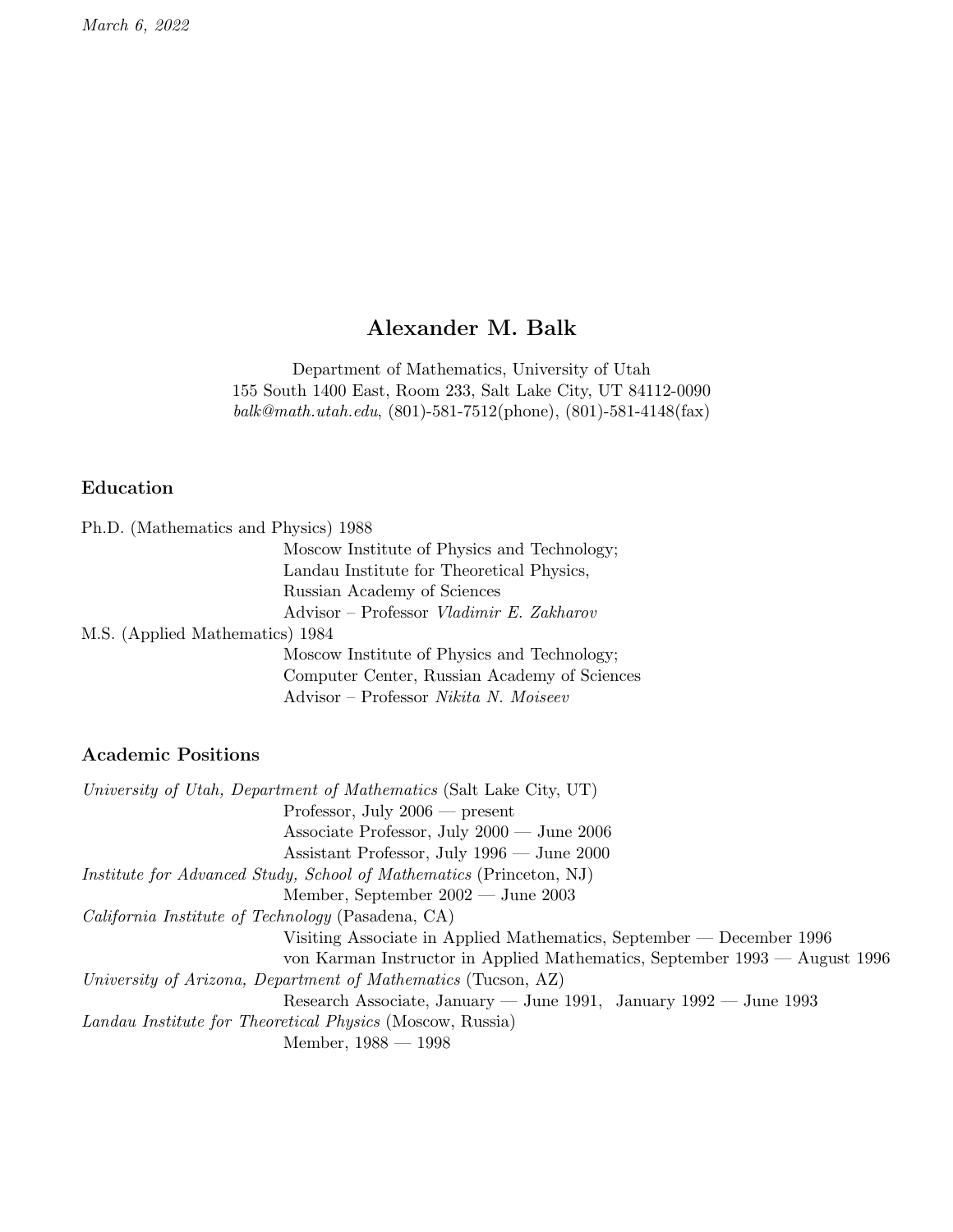## Invited Participation in Research Programs, Workshops, and Conferences

| <i>Institute for the Mathematical Sciences</i> (Madrid, Spain); 3-6 July 2012                             |
|-----------------------------------------------------------------------------------------------------------|
| 2-nd International Workshop "Nonlinear Processes in Oceanic and Atmospoheric Flows"                       |
| Aspen Center for Physics (Aspen, CO); 10-24 June 2012                                                     |
| Research Program "Stochastic Flows and Climate Modeling"                                                  |
| Woods Hole Oceanographic Institution (Woods Hole, Massachusetts); July 17-23, 2011                        |
| Program on Geophysical Fluid Dynamics "Shear Turbulence: Onset and Structure"                             |
| University of Arizona (Tucson, AZ); 26-29 March 2010                                                      |
| Conference "Frontiers in Nonlinear Waves"                                                                 |
| <i>National Center for Atmospheric Research</i> (Boulder, Colorado); February 11-13, 2010                 |
| Workshop "Mathematics of Interacting Climate Processes"                                                   |
| <i>Woods Hole Oceanographic Institution</i> (Woods Hole, Massachusetts); June-July (3 weeks) 2009         |
| Program on Geophysical Fluid Dynamics: "Nonlinear Waves"                                                  |
| Banff International Research Station (Banff, Canada); October 2008                                        |
| Workshop "Singular Phenomena in Nonlinear Optics, Hydrodynamics and Plasmas"                              |
| Kavli Institute for Theoretical Physics, University of California Santa Barbara; June-July (5 weeks) 2008 |
| Research Program "Physics of Climate Change"                                                              |
| Aspen Center for Physics (Aspen, CO); June-July (3 weeks) 2005                                            |
| Research Program "Novel Approaches to Climate"                                                            |
| Institute for Advanced Study (Princeton, NJ); March 2003                                                  |
| Conference on Turbulence                                                                                  |
| Isaac Newton Institute (Cambridge, UK); August 2001                                                       |
| Conference "Theoretical Developments: Two and Three Dimensional Water Waves"                              |
| <i>Stanford University</i> (Stanford, CA); July-August (3 weeks) 2000                                     |
| Mathematical Geophysics Summer School                                                                     |
| Joint AMS-IMS-SIAM summer research conference in Mathematical Sciences (South Hadley, MA); June 2000      |
| "Dispersive wave turbulence"                                                                              |
| University of Arizona (Tucson, AZ); October 1999                                                          |
| Symposium in honor of Vladimir Zakharov's 60-th birthday                                                  |
| Centre National de la Recherche Scientifique (Nice, France); May 1998                                     |
| IUTAM Symposium "The three-dimensional aspects of air-sea interaction"                                    |
| Tokyo Metropolitan University (Tokyo, Japan); May 1994                                                    |
| Conference on Dynamical Systems and Chaos                                                                 |
| NATO Advanced Study Institute (Cargese, France); August 1993                                              |
| "Turbulence: Weak and Strong"                                                                             |
| Case Western Reserve University (Cleveland, OH); June 1992                                                |
| CBMS-NSF Conference on Nonlinear Waves and Weak Turbulence                                                |
| <i>Institute for Advanced Study</i> (Princeton, NJ); March 1992                                           |
| Workshop on Fluid Dynamics and Statistical Physics                                                        |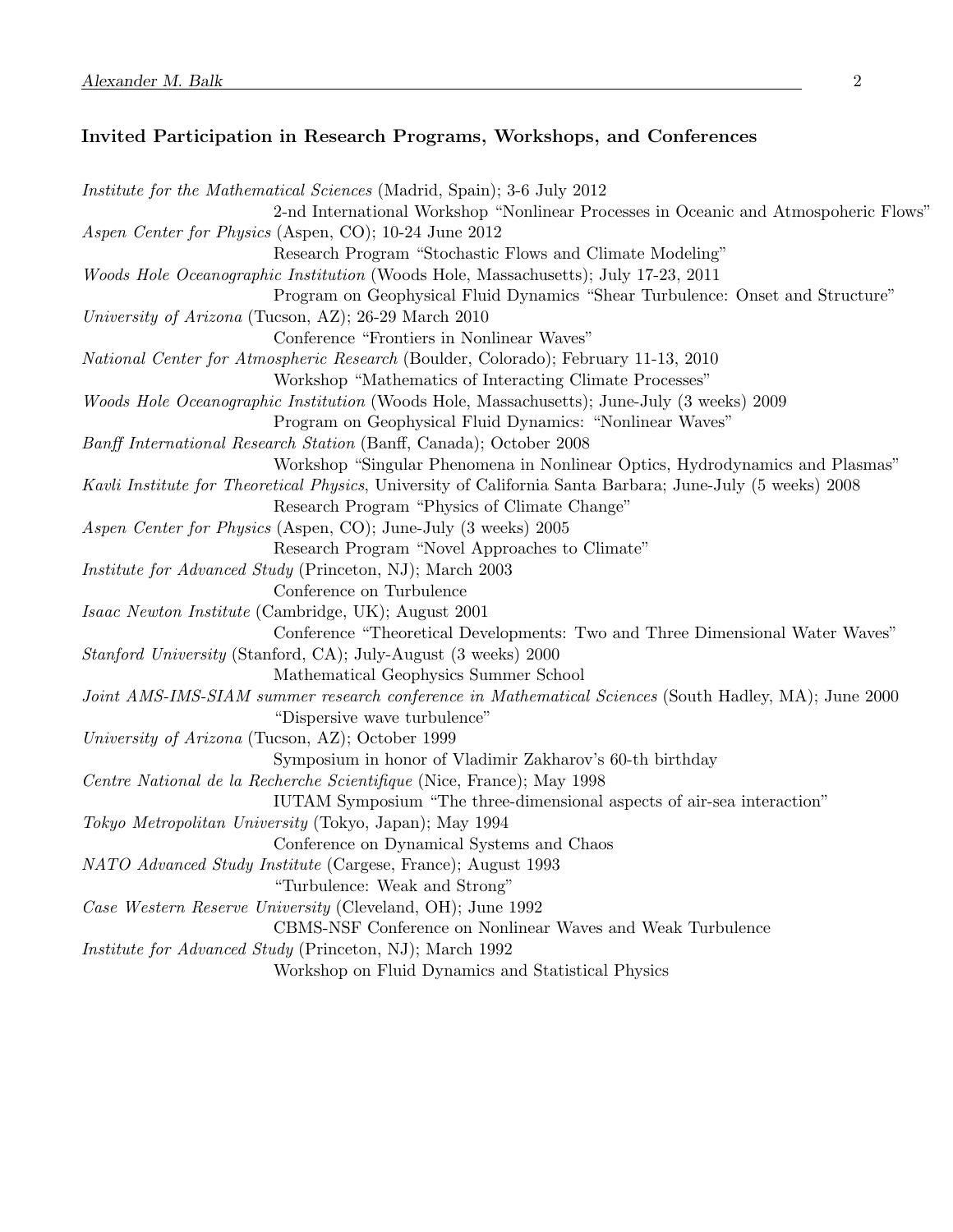## Bibliography

#### Refereed Publications

- [1] A. M. Balk, Dynamo and the Adiabatic Invariant, The Astrophysical Journal, 926 2 (6pp) 2022.
- [2] A. M. Balk, Poloidal flow generation in the dynamics of Rossby waves, Phys. Rev. Research 1, 033180 (2019)
- [3] A. M. Balk, Mode generation via interaction, Phys. Rev. E 98 (2018) 062208-(1:5).
- [4] A. M. Balk, Rossby wave extra invariant in the Galerkin approximation, Phys. Lett. A 381 (2017) 2510-2513.
- [5] A. M. Balk, An extra invariant for the system of four wave packets in one spatial dimension, Wave Motion 61 (2016) 11-19.
- [6] A. M. Balk, Large-scale quasi-geostrophic magnetohydrodynamics, ApJ (Astrophysical Journal) 796 (2014) 143 (8pp).
- [7] A. M. Balk, The Rossby wave extra invariant in the dynamics of 3D fluid layers and the generation of zonal jets, Nonlin. Processes Geophys. 21 (2014) 49-59.
- [8] A. M. Balk, F. van Heerden, and P. B. Weichman, Rotating shallow water dynamics: Extra invariant and the formation of zonal jets, Phys. Rev. E  $83$  (2011) 046320-(1-12).
- [9] A. M. Balk and V. E. Zakharov, Cascade generation of zonal flows by the drift wave turbulence, Phys. Lett. A 373 (2009) 4049-4052.
- [10] A. M. Balk and T. Yoshikawa, The Rossby wave extra invariant in the physical space, Physica D: Nonlinear Phenomena 238 (2009) 384-394.
- [11] A. M. Balk and F. van Heerden, Conservation style of the extra invariant for Rossby waves, Physica D: Nonlinear Phenomena 223 (2006) 109-120.
- [12] A. M. Balk, Wave turbulent diffusion due to the Doppler shift, Journal of Statistical Mechanics: Theory and Experiment P08018 (2006) 1-13.
- [13] A. M. Balk, Angular distribution of Rossby wave energy, Phys. Lett. A 345 (2005) 154-160.
- [14] A. M. Balk, G. Falkovich, and M. G. Stepanov, Growth of density inhomogeneities in a flow of wave turbulence, Phys. Rev. Lett.  $92$  (2004) 244504-(1-4).
- [15] A. M. Balk, Propagation in multiscale media, Physica B 338 (2003) 1-3.
- [16] T. Yoshikawa and A. M. Balk, A conformal-mapping model for bubbles and fingers of the Rayleigh-Taylor instability, Math. and Computer Modeling 38 (2003) 113-121.
- [17] A. M. Balk, Surface gravity wave turbulence: Three-wave interaction? Phys. Lett. A 314 (2003) 68-71.
- [18] A. M. Balk, Anomalous behavior of a passive tracer in wave turbulence, J. Fluid Mech. 467 (2002) 163-203.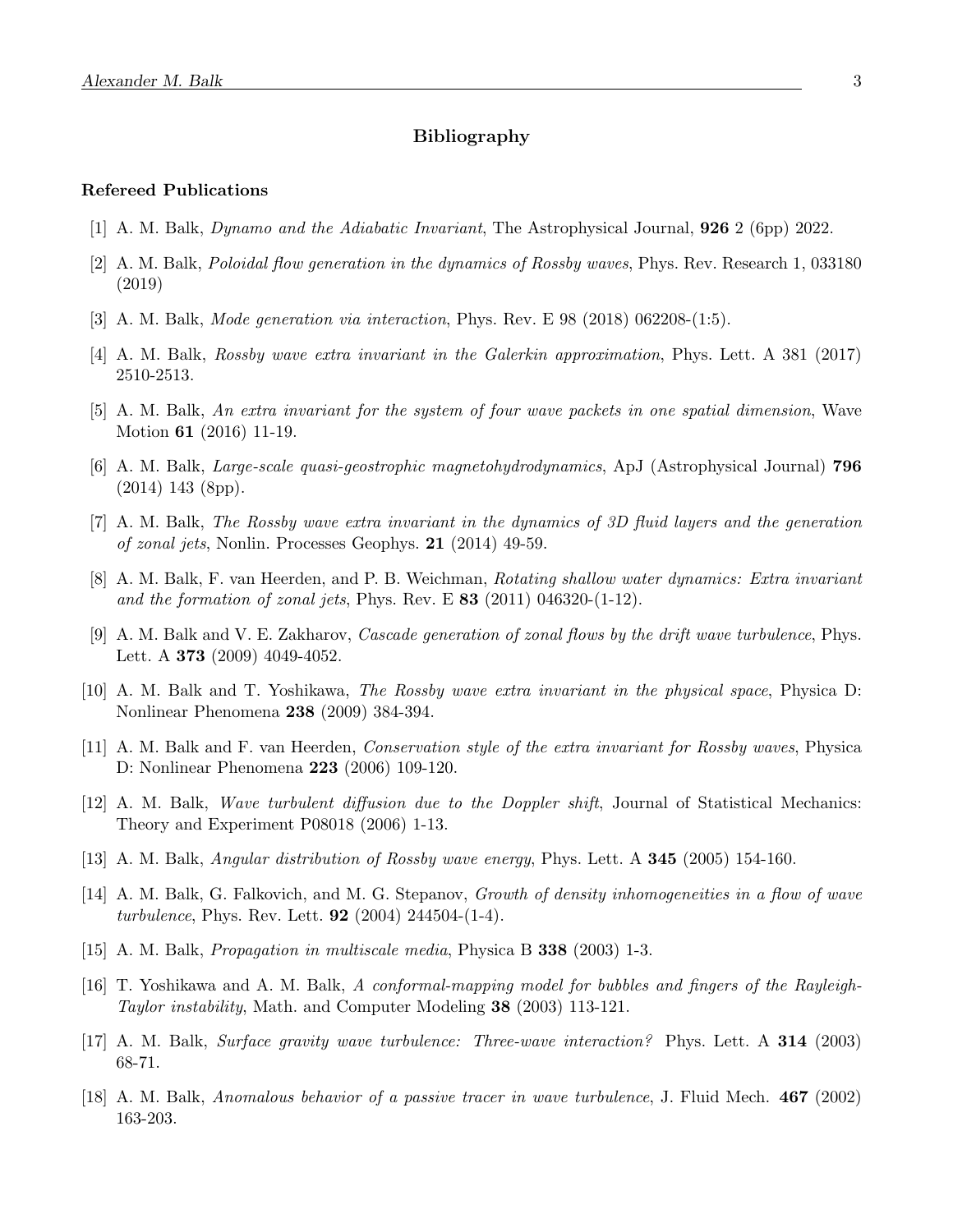- [19] A. M. Balk, Anomalous transport by wave turbulence, in: "Advances in Wave Interaction and Turbulence", Eds P. Milewski, L. Smith, E. Tabak, and F. Waleffe, Contemporary Mathematics, Vol. 283 (American Mathematical Society, Providence, RI, 2001), pp. 13-25.
- [20] A. M. Balk, A. V. Cherkaev, and L. I. Slepian, Dynamics of chains with non-monotone stress-strain relations. I. Model and numerical experiments, J. Mech. Phys. Solids, 49 (1) (2001) 131-148.
- [21] A. M. Balk, A. V. Cherkaev, and L. I. Slepian, Dynamics of chains with non-monotone stress-strain relations. II. Nonlinear waves and waves of phase transition, J. Mech. Phys. Solids, 49 (1) (2001) 149-171.
- [22] A. M. Balk, Anomalous diffusion of a tracer advected by wave turbulence, Phys. Lett. A 279 (2001) 370-378.
- [23] A. M. Balk, On the Kolmogorov-Zakharov spectra of weak turbulence, Physica D, 139 (2000) 137-157.
- [24] A. M. Balk, Is the suppression of short waves by a swell a three-dimensional effect?, Eur. J. Mech. B/Fluids 18 (1999) 429-432.
- [25] A. M. Balk and R. M. McLaughlin, Passive scalar in a random wave field: The weak turbulence approach, Phys. Lett. A **256** (1999) 299-306.
- [26] T. Yoshikawa and A. M. Balk, The growth of fingers and bubbles in the strongly nonlinear regime of the Richtmyer-Meshkov instability, Phys. Lett. A  $251$  (1999) 184-190.
- [27] A. M. Balk and E. V. Ferapontov, Invariants of wave systems and web geometry, in: "Nonlinear waves and weak turbulence", ed. V. E. Zakharov, Amer. Math. Soc. Trans. Ser. 2, vol. 182, Providence, RI, 1998, pp. 1–30.
- [28] A. M. Balk and V. E. Zakharov, Stability of weak turbulence Kolmogorov spectra in: "Nonlinear waves and weak turbulence", ed. V. E. Zakharov, Amer. Math. Soc. Trans. Ser. 2, vol. 182, Providence, RI, 1998, pp. 31–81.
- [29] A. M. Balk and M. B. Balk, The enigma of the triangular pyramid, J. Geom. 62 (1998) 13-25.
- [30] A. M. Balk, New conservation laws for the interaction of nonlinear waves, SIAM Review, 39 (1997) 68-94.
- [31] A. M. Balk, A Lagrangian for water waves, Phys. Fluids  $8$  (1996) 416-420.
- [32] A. M. Balk, The suppression of short waves by a train of long waves, J. Fluid Mech. 315 (1996) 139-150.
- [33] M. B. Balk, V. A. Petrov, and A. M. Balk, Metric Spaces (a textbook of Mathematical Analysis; in Russian), Smolensk, 1996.
- [34] A. M. Balk, Kolmogorov-type spectrum for the turbulence of acoustic waves in two dimensions, Phys. Lett. A 187 (1994) 302-308.
- [35] A. M. Balk and E. V. Ferapontov, Wave systems with an infinite number of invariants, Physica D 70 (1994) 100-114.
- [36] A. M. Balk and E. V. Ferapontov, Invariants of 4-wave interactions, Physica D 65 (1993) 274-288.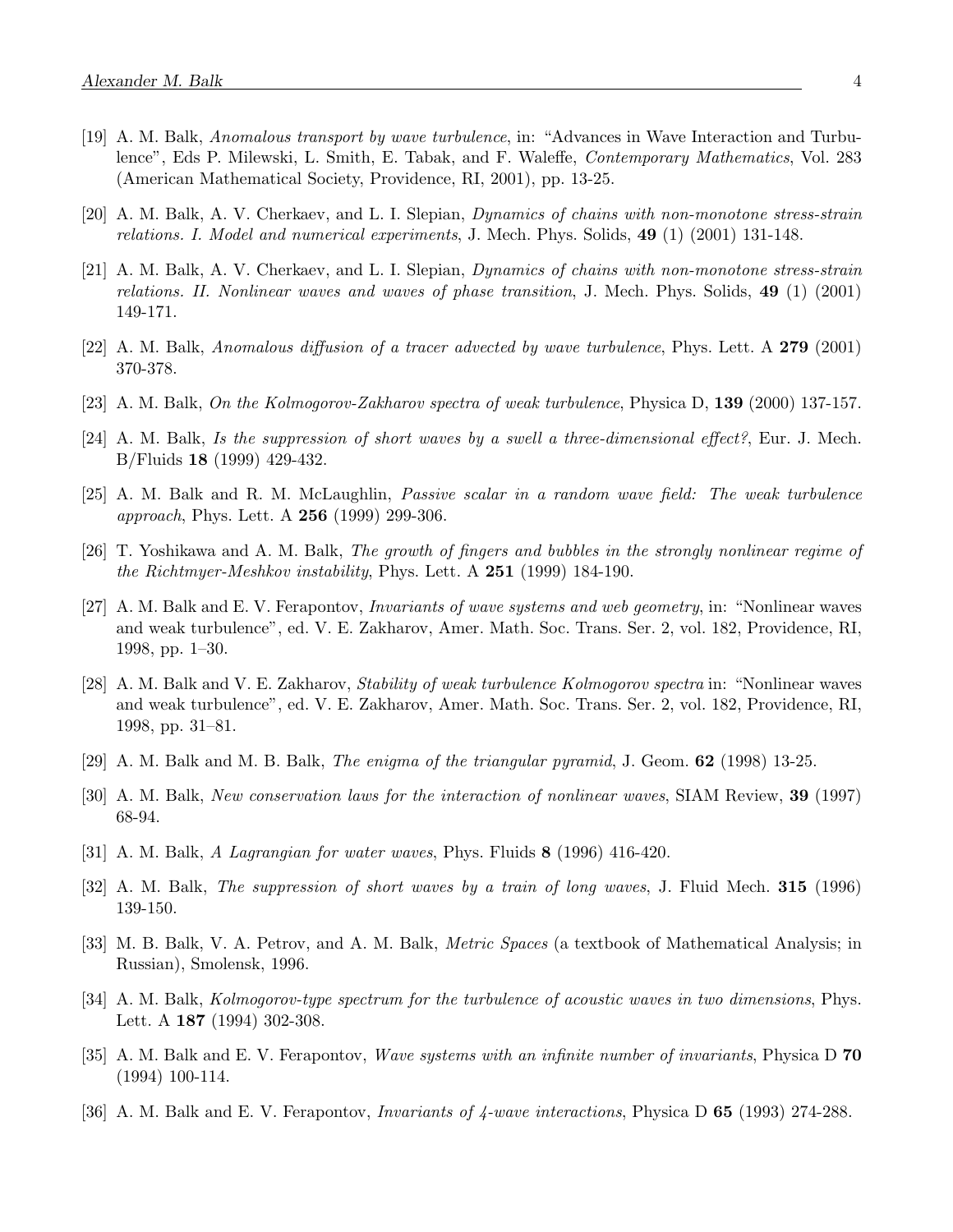- [37] V. E. Zakharov, A. M. Balk, and E. I. Schulman, Conservation and scattering in nonlinear wave systems, in: "Important Developments in Soliton Theory", eds A. S. Fokas and V. E. Zakharov (Springer-Verlag, 1993), pp. 375-404.
- [38] A. M. Balk, A new invariant for Rossby wave systems, Phys. Lett. A 155 (1991) 20-24.
- [39] A. M. Balk, S. V. Nazarenko, and V. E. Zakharov, New invariant for drift turbulence, Phys. Lett. A 152 (1991) 276-280.
- [40] A. M. Balk, S. V. Nazarenko and V. E. Zakharov, On the nonlocal turbulence of drift type waves, Phys. Lett. A 146 (1990) 217-221.
- [41] A. M. Balk, and S. V. Nazarenko, Physical realizability of anisotropic weak turbulence Kolmogorov spectra, Zh. Eksp. Teor. Fiz. **97** (1990) 1827-1833; Engl. transl., Sov. Phys. JETP **70** (1990) 1031-1041.
- [42] A. M. Balk and V. E. Zakharov, Stability of weak turbulence Kolmogorov Spectra, in: "Integrability and Kinetic Equations for Solitons" (Naukova Dumka, Kiev 1990) pp. 417-472.
- [43] A. M. Balk, V. E. Zakharov, and S. V. Nazarenko, Nonlocal turbulence of drift waves, Zh. Eksp. Teor. Fiz. 98 (1990) 446-467; Engl. transl., Sov. Phys. JETP 71 (1990) 249-260.
- [44] A. M. Balk and V. E. Zakharov, On the Stability of weak turbulence Kolmogorov spectra, Dokl. Akad. nauk SSSR 299 (1988) 1112-1115; Engl. transl., Sov. Phys. Dokl. 33 (1988) 270-273.
- [45] A. M. Balk, Analysis of stability of weak turbulence Kolmogorov spectra, Ph. D. dissertation (Moscow Institute of Physics and Technology, Moscow 1988).
- [46] A. M. Balk, Computer realization of the method of Newton's diagrams, Zh. Vychisl. Matem. and Mat. Fiz. 24 (1984) 972-985; Engl. transl., USSR Comp. Mathematics and Math. Physics 24 (1984) 6-14.

#### Other Resources

- [47] A. M. Balk, Dynamo and the Adiabatic Invariant, Talk at American Mathematical Society Sectional Meeting, Special Session Turbulence, Singularities, and Nonlinear Waves in Fluid Dynamics, Optics, and Plasmas, 10/23/2021, ArXiv preprint: arxiv.org/abs/2108.11548 (August 2021) AMS abstract: www.ams.org/amsmtgs/2283 abstracts/1172-85-90.pdf (October 2021)
- [48] A. M. Balk, Spectral anti-broadening due to four-wave mixing in optical fibers, arXiv:1502.02285 (2015).
- [49] A. M. Balk, The extra invariant for Rossby waves and the emergence of zonal jets, Power point presentation at the 2-nd International Workshop "Nonlinear Processes in Oceanic and Atmospoheric Flows" (Madrid, Spain, 2012) http://ifisc.uib-csic.es/nloa2012/
- [50] A. M. Balk, Adiabatic invariants for the dynamics of rotating three-dimensional fluid, arXiv:1206.1018 (2012).
- [51] A. M. Balk and P. B. Weichman, Anisotropic inverse cascade toward zonal flow in magnetically confined plasmas, arXiv:1106.2746 (2011).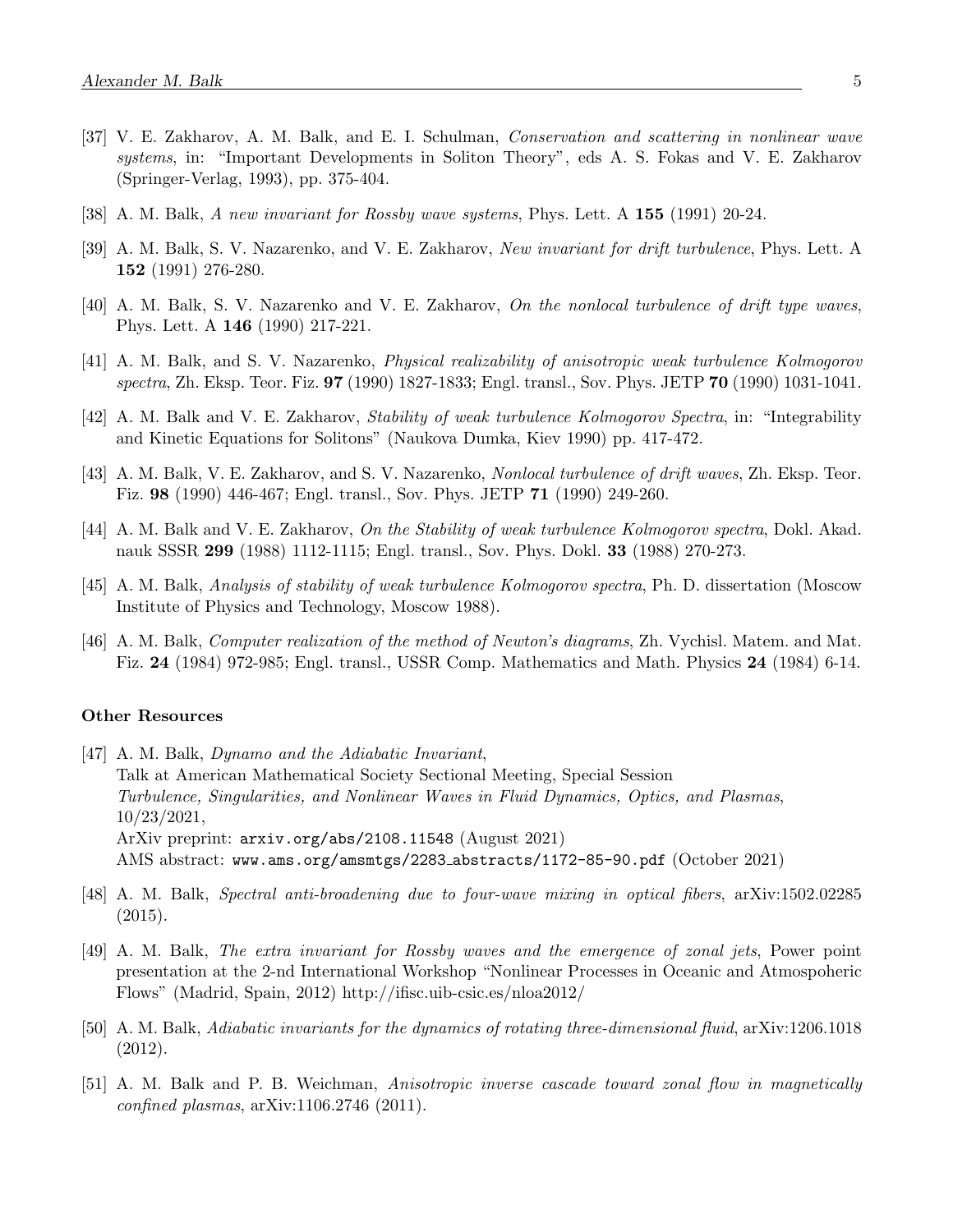- [52] A. M. Balk, Extra Invariant and Zonal Jets, Talk at the Conference Frontiers in Nonlinear Waves, held in the Department of Mathematics, University of Arizona, Tucson, AZ, 2010, http://www.math.arizona.edu/˜nrw/NWT 2010/talks/balk.ppt
- [53] A. M. Balk, Zonal Jets: The Extra Invariant for Rossby Wave Dynamics, Talk at the joint session of programs Physics of Climate Change and Dynamo Theory, Kavli Institute for Theoretical Physics, University of California Santa Barbara, 2008, video & audio recording of this talk is given at http://doug-pc.itp.ucsb.edu/online/climate08/balk/
- [54] A. M. Balk, The extra invariant for the Rossby waves: The energy accumulation in the zonal flow, Talk at Workshop Novel Approaches To Climate, Aspen Center For Physics, 2005, http://homepage.mac.com/bradmarston/Presentations/BalkRossby4.pdf
- [55] A. M. Balk and V. E. Zakharov, Generation of structures by weak turbulence, in: "Generation of large scale structures in continuous media", eds S. S. Moiseev and V. V. Moshev (Perm-Moscow, 1990) pp. 38-39.
- [56] A. M. Balk, S. V. Nazarenko, and V. E. Zakharov, On the structure of Rossby wave turbulence of zonal flow, ib. pp.  $36-37$ .
- [57] A. M. Balk, S. V. Nazarenko, and V. E. Zakharov, On the structure of nonlocal drift turbulence, ib. pp. 34-35.
- [58] A. M. Balk, S. V. Nazarenko, and V. E. Zakharov, On the stability and locality of anisotropic weak turbulence spectra, in: Nonlinear and Turbulent Processes in Physics, Vol. 2 (Naukova Dumka, Kiev, 1989), p. 342.
- [59] A. M. Balk and V. E. Zakharov, Stability of Kolmogorov spectra of weak turbulence, in: Plasma Theory and Nonlinear & Turbulent Processes in Physics (World Scientific, Singapore, 1988), pp. 359-376.
- [60] A. M. Balk, Behavior of weak turbulence media in the vicinity of Kolmogorov spectra, in: "The Ways of Application and Perfection of Modern Computer Means", ed. N. N. Moiseev (Smolensk, 1987), pp. 13-18.
- [61] A. M. Balk, Application of computers to the investigation of stability of weak turbulence Kolmogorov spectra, ib. pp.  $5-12$ .